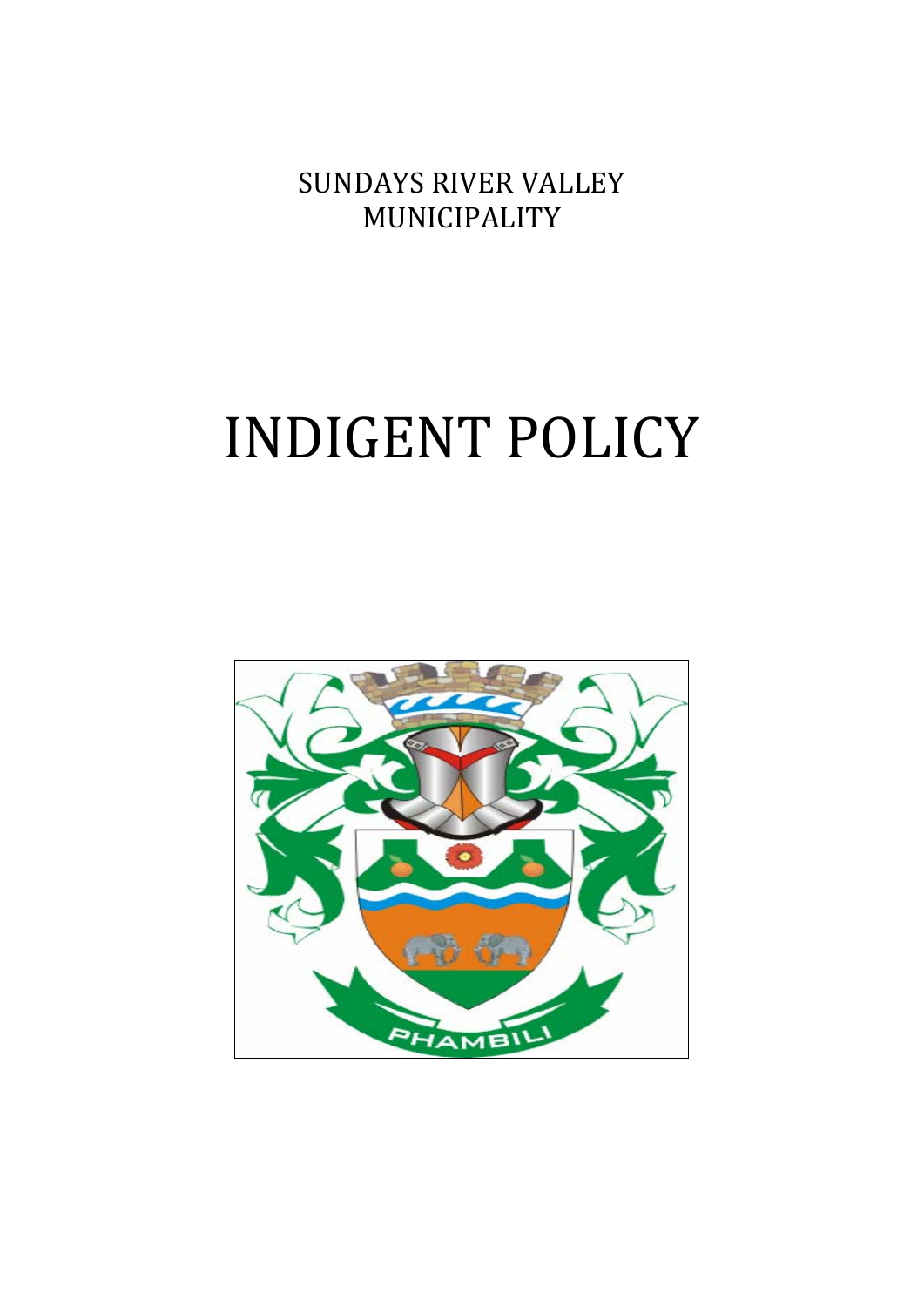# **TABLE OF CONTENTS**

2

|             |                                                                                                                                                                                                                                           | <b>PAGE</b>                                                       |
|-------------|-------------------------------------------------------------------------------------------------------------------------------------------------------------------------------------------------------------------------------------------|-------------------------------------------------------------------|
|             | DEFINITION OF CONCEPTS                                                                                                                                                                                                                    | 4                                                                 |
| $1_{\cdot}$ | <b>INTRODUCTION</b>                                                                                                                                                                                                                       | 5                                                                 |
|             | 2. POLICY PRINCIPLES                                                                                                                                                                                                                      | 5                                                                 |
|             | 3. POLICY OBJECTIVES                                                                                                                                                                                                                      | 5                                                                 |
|             | 4. THE LEGISLATIVE FRAMEWORK                                                                                                                                                                                                              | 6                                                                 |
|             | 5. QUALIFICATION CRITERIA                                                                                                                                                                                                                 | 6                                                                 |
|             | 6. ASSISTANCE PROCEDURES                                                                                                                                                                                                                  | 6                                                                 |
|             | 6.1 Communication<br>6.2 Application/Registration<br>6.3 Assessment & Screening of Applicants<br>6.4 Recommendation<br>6.5 Indigent Committee<br>6.6 Right of appeal                                                                      | 6<br>6<br>$\overline{7}$<br>$\overline{7}$<br>$\overline{7}$<br>8 |
|             | 7. EXTENT OF INDIGENT ASSISTANCE AND SUPPORT                                                                                                                                                                                              | 8                                                                 |
|             | 7.1 Free Basic Water<br>7.2 Free Basic Electricity<br>7.3 Refuse removal<br>7.4 Free Basic Sanitation<br>7.5 Property Rates<br>7.6 Property rates subsidy for pensioners<br>7.7 Rental (Dwellings and Sites)<br>7.8 Short-term assistance | 8<br>8<br>8<br>8<br>8<br>9<br>9<br>9                              |
|             | 8. PROCESS MANAGEMENT                                                                                                                                                                                                                     | 9                                                                 |
|             | 8.1 Validity period<br>8.2 Death of Registered Applicant<br>8.3 Publication of Register of Indigent Households<br>8.4 Excess Usage of Allocation                                                                                          | 9<br>9<br>9<br>9                                                  |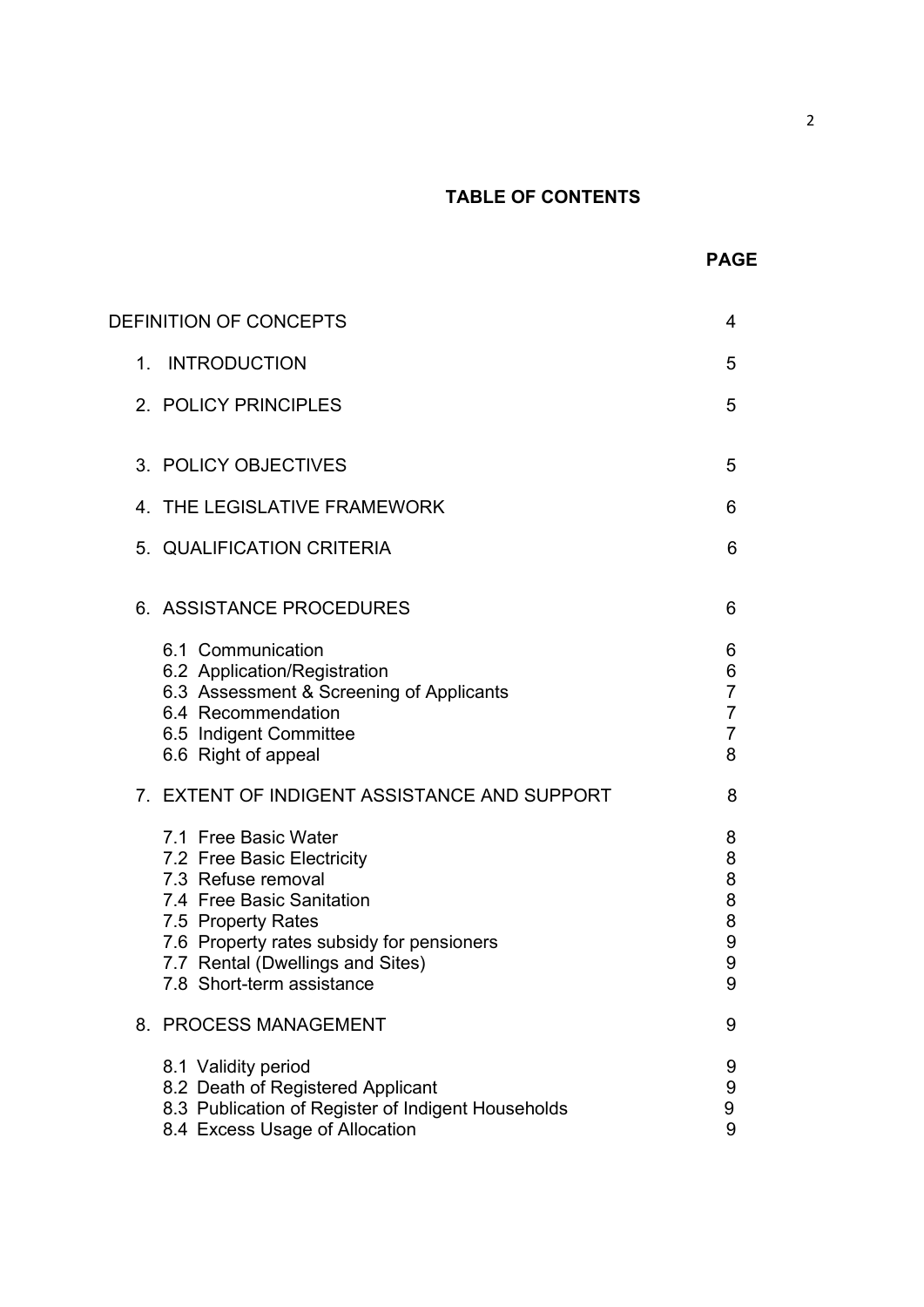| 8.5 Termination of Indigent Support<br>8.6 Audit and review<br>8.7 Exit Programme | 10.<br>1 N<br>1 N |
|-----------------------------------------------------------------------------------|-------------------|
| 9. MONITORING AND REPORTING                                                       | 1 N               |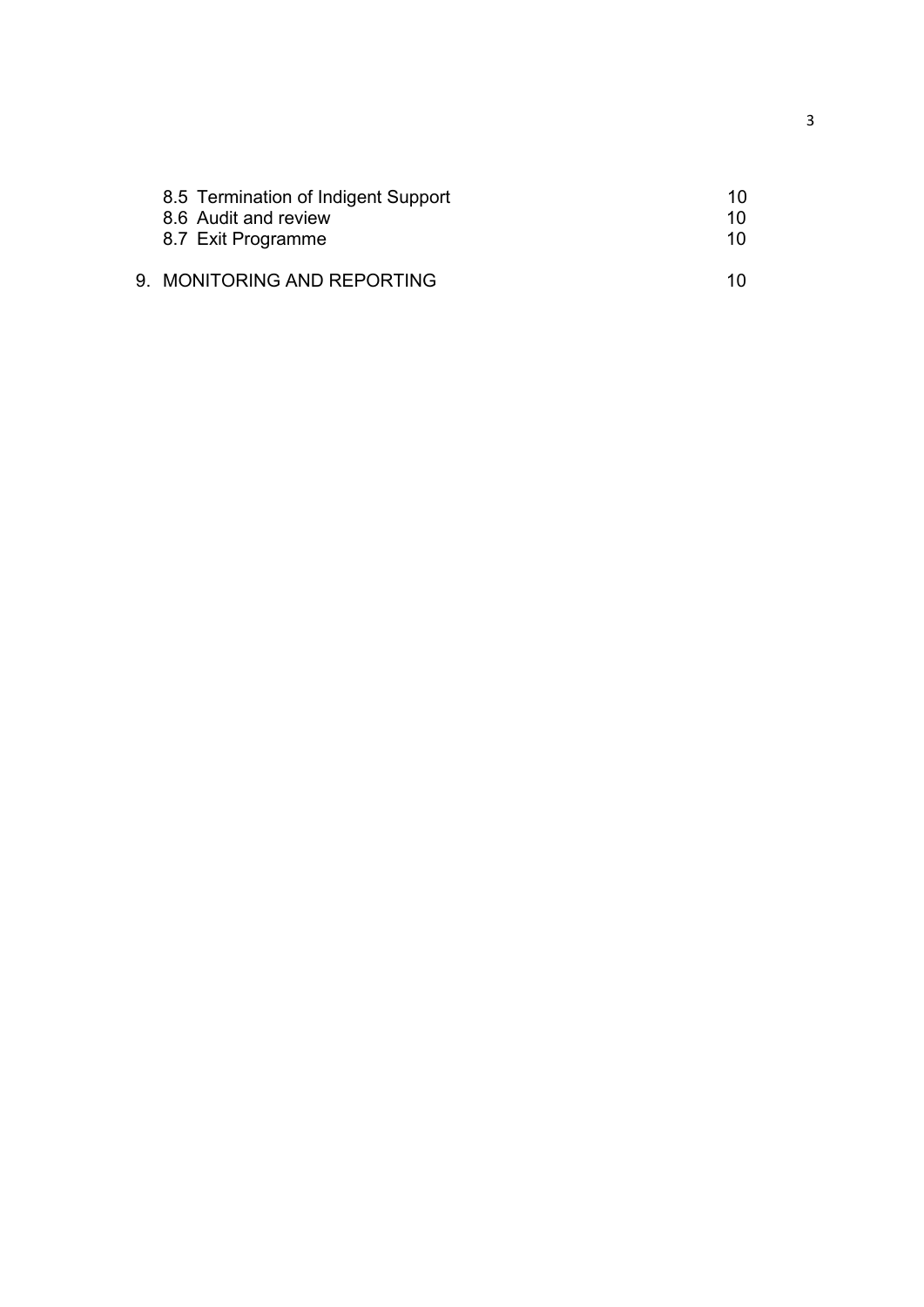### **SUNDAYS RIVER VALLEY MUNICIPALITY INDIGENT POLICY**

#### **DEFINITION OF CONCEPTS**

**"child headed household"** means a household where both parents are deceased and where all occupants of property are children of the deceased and are all under the legal age to contract for service and are considered as minors in law by the state;

**"household"** means as a registered owner or tenant with children who reside on the same premises;

**"indigent"** means any household which is responsible for the payment of services and rates, earning a combined gross income equivalent to or less than two times the Government pension grant as prescribed by the National Department of Social Development or in line with the National Indigence Framework issued by the Department Local Government (DLG), who qualify, according to the policy, for rebates/remissions, support or a services subsidy. Examples hereof include pensioners, the unemployed and child-headed families who are unable to fully meet their obligations for municipal services consumed and property taxes on their monthly accounts. **"Indigent Management System"** an electronic management system used by Baviaans Local Municipality for the management of the register of indigent households.

"**municipality**" means the municipality of Sundays River Valley, established in terms of Section 12 of the Municipal Structures Act, 117 of 1998, and includes any political structure, political office bearer, councillor, duly authorized agent or any employee acting in connection with this by-law by virtue of a power vested in the municipality and delegated or sub-delegated to such political structure, political office bearer, councillor, agent or employee;

**"programme officer"** an official duly authorised by the municipality, or an employee of a service provider appointed by the municipality, who is responsible to ensure that an assessment, screening and site visits are undertaken.

**'occupier'** means the person who controls and resides on or controls and otherwise uses immovable property, provided that -

[a] the spouse of the owner of immovable property, which is used by such spouse or owner as a dwelling at any time, shall be deemed to be the occupier thereof;

[b] where both spouses reside on immovable property and one of them is an occupier thereof, the other shall also be deemed an occupier;

**'owner'**, in relation to immovable property, means - 2

[a] the person in whom is vested the legal title thereto provided that -

[i] the lessee of immovable property which is leased for a period of not less than fifty years, whether the lease is registered or not, shall be deemed to be the owner thereof; and [ii] the occupier of immovable property occupied in terms of a servitude or right analogous thereto shall be deemed the owner thereof;

[b] if the owner is deceased, insolvent, has assigned his or her estate for the benefit of his or her creditors, has been placed under curatorship by order of court or is a company being wound up or under judicial management, then the person in whom the administration of such property is vested as executor, administrator, trustee, assignee, curator, liquidator or judicial manager, as the case may be;

[c] if the owner is absent from the Republic or if his or her address is unknown to the municipality, then any person who as agent or otherwise receives or is entitled to receive the rent in respect of such property; or

[d] if the municipality is unable to determine who such person is, then the person who is entitled to the beneficial use of such property;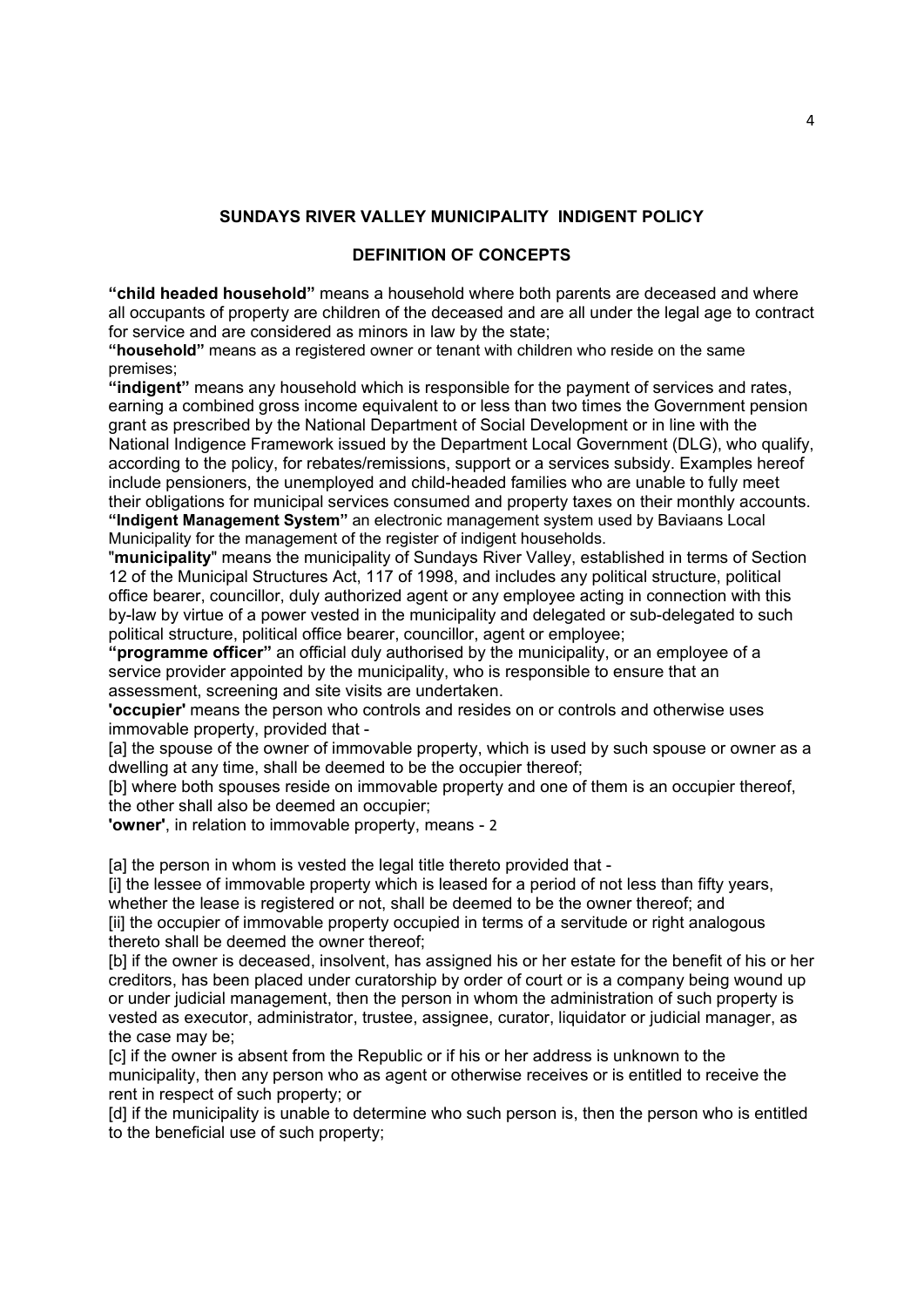**'premises'** includes any piece of land, the external surface boundaries of which are delineated on -

[a] a general plan or diagram registered in terms of the Land Survey Act, 1997 [Act No. 8 of 1997] or in terms of the Deeds Registries Act, 1937 [Act No. 47 of 1937];

[b] a general plan registered in terms of the Sectional Titles Act, 1986 [Act No. 95 of 1986], and situated within the jurisdiction of the municipality;

**"programme officer"** an official duly authorised by the municipality, or an employee of a service provider appointed by the Municipality, who is responsible to ensure that an assessment, screening and site visits are undertaken.

**'rates'** means any tax, duty or levy imposed on property by the Council;

## **1. INTRODUCTION**

As a developmental institution, the municipality needs to commit to supporting measures that assist and empower its community. It is accepted that large sections of the community cannot exist without intervention and it is therefore the duty of the municipality to support and to ensure that citizens are able to access their constitutional right to have access to a basic level of services.

The municipality therefore adopts an indigent support policy which embodies an indigent support programme not only providing procedures and guidelines for the subsidisation of service charges to indigent households in its area of jurisdiction, but also to increase the quality of life of the beneficiaries by assisting them to exit from indigence.

### **2. POLICY PRINCIPLES**

It is against the above background that the municipality undertakes to promote the following principles:

2.1 To ensure that the Equitable Share received annually will be utilised for the benefit of the poor only and not to subsidise rates and services charges of those who can afford to pay;

2.2 To link this policy with the municipality's IDP, local economic development (LED) initiatives and poverty alleviation programmes;

2.3 To promote an integrated approach to free basic service delivery; and

2.4 To engage the community in the development and implementation of this policy;

#### **3. POLICY OBJECTIVES**

In support of the above principles the objective of this policy will be to ensure the following: 3.1 The provision of basic services to the community in a sustainable manner within the financial and administrative capacity of the Council;

3.2 The financial sustainability of free basic services through the determination of appropriate tariffs that contribute to such sustainability through cross subsidisation;

3.3 Establishment of a framework for the identification and management of indigent households including a socio-economic analysis where necessary and an exit strategy;

3.4 The provision of procedures and guidelines for the subsidisation of basic charges and the provision of free basic energy to indigent households; and

3.5 Co-operative governance with other spheres of government.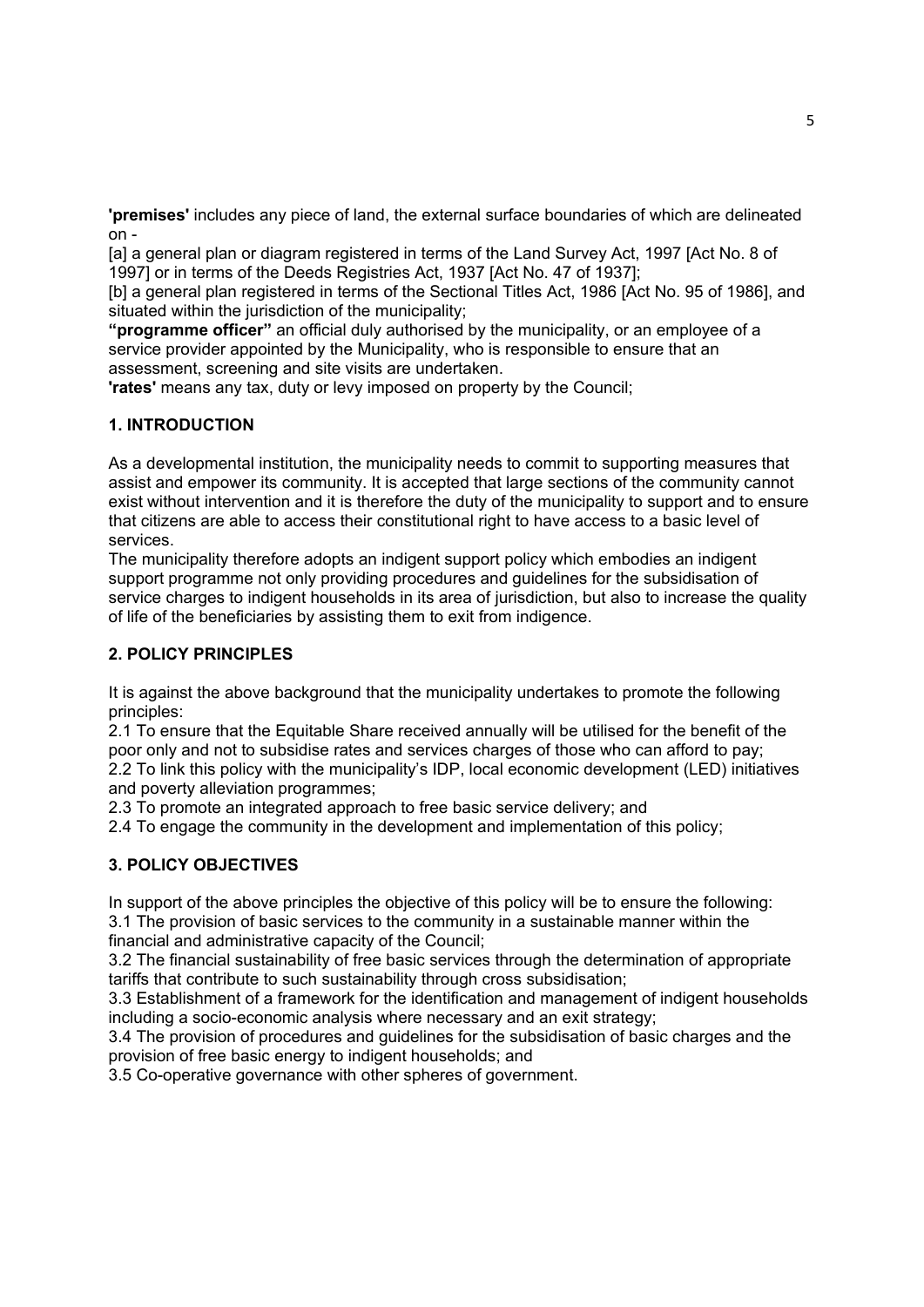# **4. THE LEGISLATIVE FRAMEWORK**

This policy is designed and implemented within the framework of the following legislation:

- **The Constitution of the RSA, 1996:**
- The Municipal Systems Act, 2000 (Act 32 of 2000);
- The Municipal Finance Management Act, 2003 (Act 56 of 2003);
- The Promotion of Administrative Justice Act, 2000 (Act 3 of 2000);
- The Promotion of Access to Information Act, 2000 (Act 2 of 2000);
- The Property Rates Act, 2004 (Act 6 of 2004).

# **5. QUALIFICATION CRITERIA**

Qualification criteria for indigent support and the municipal services qualifying for such support shall be determined by the municipality from time to time, provided that until the municipality determines otherwise, the following criteria shall apply:

5.1 The applicant must be a resident of the municipality.

5.2 The applicant must be in possession of a valid South African identity document.

5.3 The combined or joint gross income of all occupants or dependants in a single household which receives services from the municipality does not exceed two times the government pension grant;

5.4 The applicant must be the owner or tenant who receives municipal services and is registered as an account holder on the municipal financial system;

5.5 Any occupant or resident of the single household referred to above does not own any property in addition to the property in respect of which indigent support is provided.

5.6 A tenant can apply for the benefits in respect of the charges he/she is billed for and the landlord will still be liable for all ownership related charges such as rates.

5.7 The account of a deceased estate, may be subsidised if the surviving spouse or dependants of the deceased, who occupy the property, applies for assistance.

# **6. ASSISTANCE PROCEDURES**

# **6.1 Communication**

The municipality will develop a communication strategy in terms of which communities will be informed and educated in order to have a clear understanding of this policy and its implementation. Regular information dissemination through ward committees, community based organisations and face-to-face contact by means of imbizo's will be undertaken to eliminate unrealistic expectations both in terms of qualifying for subsidy as well as service delivery in general.

e.g loud hailing ,community radio stations,flyers

# **6.2 Application/Registration**

6.2.1 A person applying for assistance must complete a formal indigent support application form approved by the municipality. Such forms will be available at approved registration points provided by the municipality.

6.2.2 Applications must be accompanied by the following:

6.2.2.1 A copy of the applicant's identity document;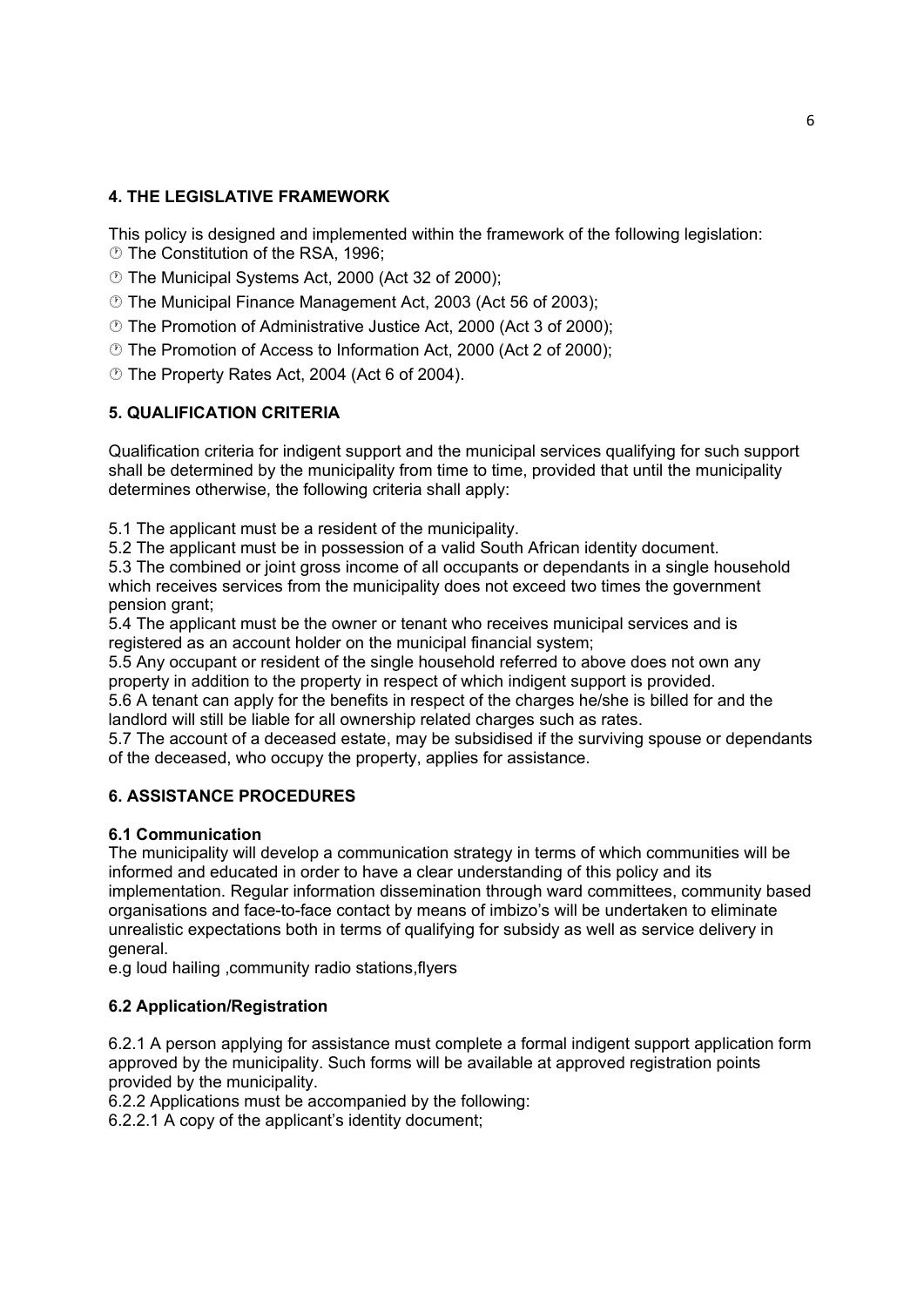6.2.2.2 The latest municipal account;

6.2.2.3 Documentary proof of income, or an affidavit declaring lack of income and/or proof of registration as unemployed, plus bank statements (where applicable);

6.2.2.4 Particulars of any other grants received by the accountholder;

6.2.2.5 Proof of ownership of business or second properties;

6.2.3 The applicant must consent to the installation of any form of pre-paid meters as a system to limit the consumption of services and to abate the accumulation of debt;

6.2.4 As part of the application, the applicant must be willing to give consent for external scans and credit bureau checks;

6.2.5 If the application is approved, the assistance and support given will be valid for a period of 12 months without guarantee of renewal. The onus remains on the applicant to re-apply for assistance each year, failing which will render the assistance invalid.

6.2.6 Deceased estate – supporting documents

6.2.7 Child headed homes

# **6.3 Assessment & Screening of Applicants**

After the application/registration process all information must be verified by the Programme Officer or a person approved by the municipality as follows:

*6.3.1 Indigent Management System Check* 

The information on the municipality's Indigent Management System must be checked to determine whether an applicant is already registered within the system as well as to determine dates when these existing applicants should be reviewed.

*6.3.2 Data Capture* 

The indigent registration data must then be captured in an Indigent Management System as per the application form.

*6.3.3 Verification – Site Visit* 

The Indigent Management System must assign an application to a duly appointed official to perform an on-site verification if necessary.

The Programme Officer must then verify and assess the registration application, and may make recommendations for the acceptance of the application, or for further investigation which may include an external scan.

6.3.4 Verification

the information gathered through verification terms of 6.3.3 must be entered intothe into the indigent Management System within 72 (seventy two) hours after receipt thereof for finalisation of the application

6.3.5 Establishment of indigent committee.

#### **6.4 Recommendation**

The indigent committee to be able to do verifications and assessments of the applications and give advice to the council as to who qualified for the indigent.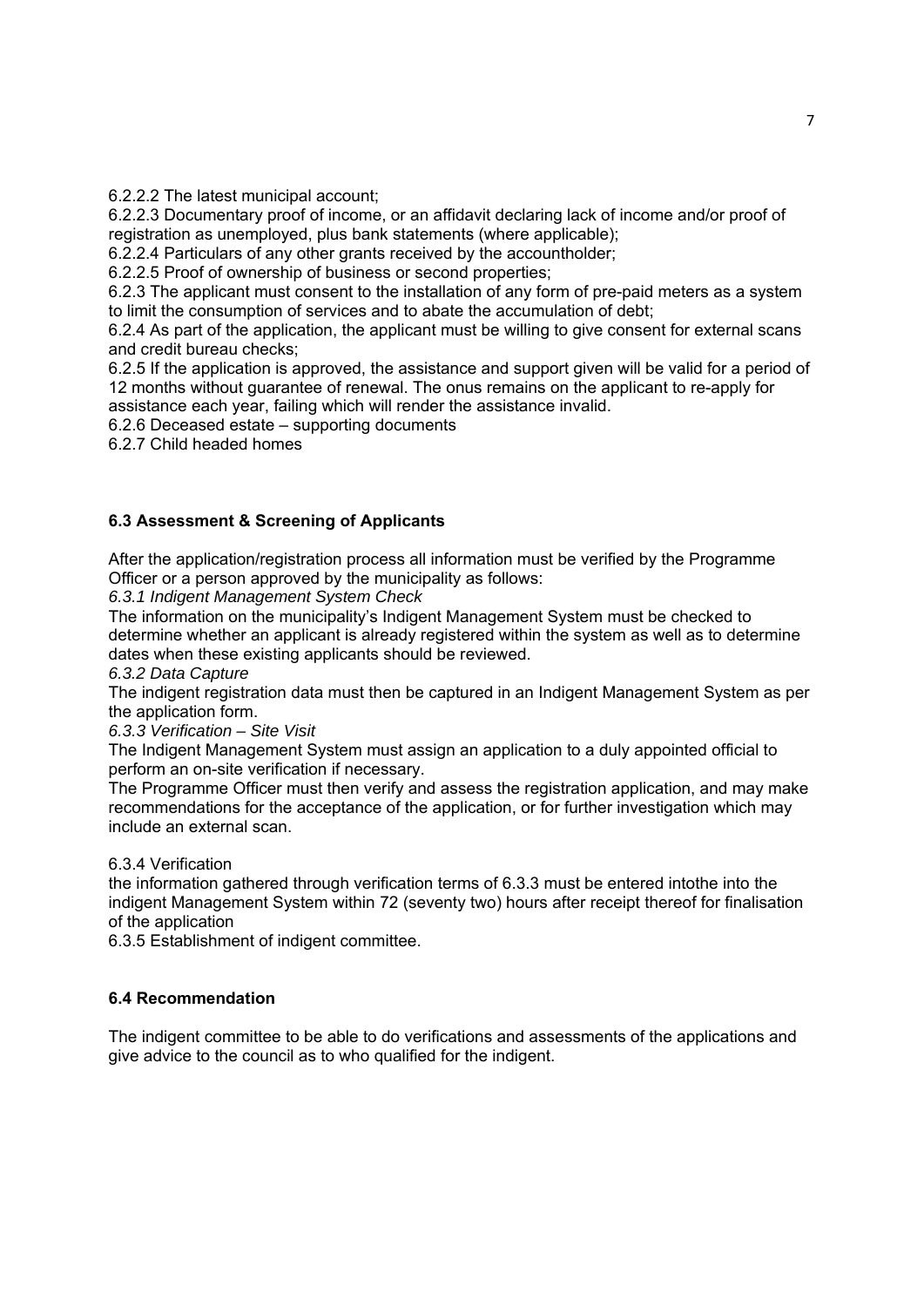# **6.5 Indigent Committee**

6.5.1 An Indigent Committee comprising of designated officials and councilors, preferably ward councilors, ward committesmust be established for the purpose of consideration and finalisation of

applications received.

6.5.2 The Indigent Committee must meet regularly, but at least once per quarter.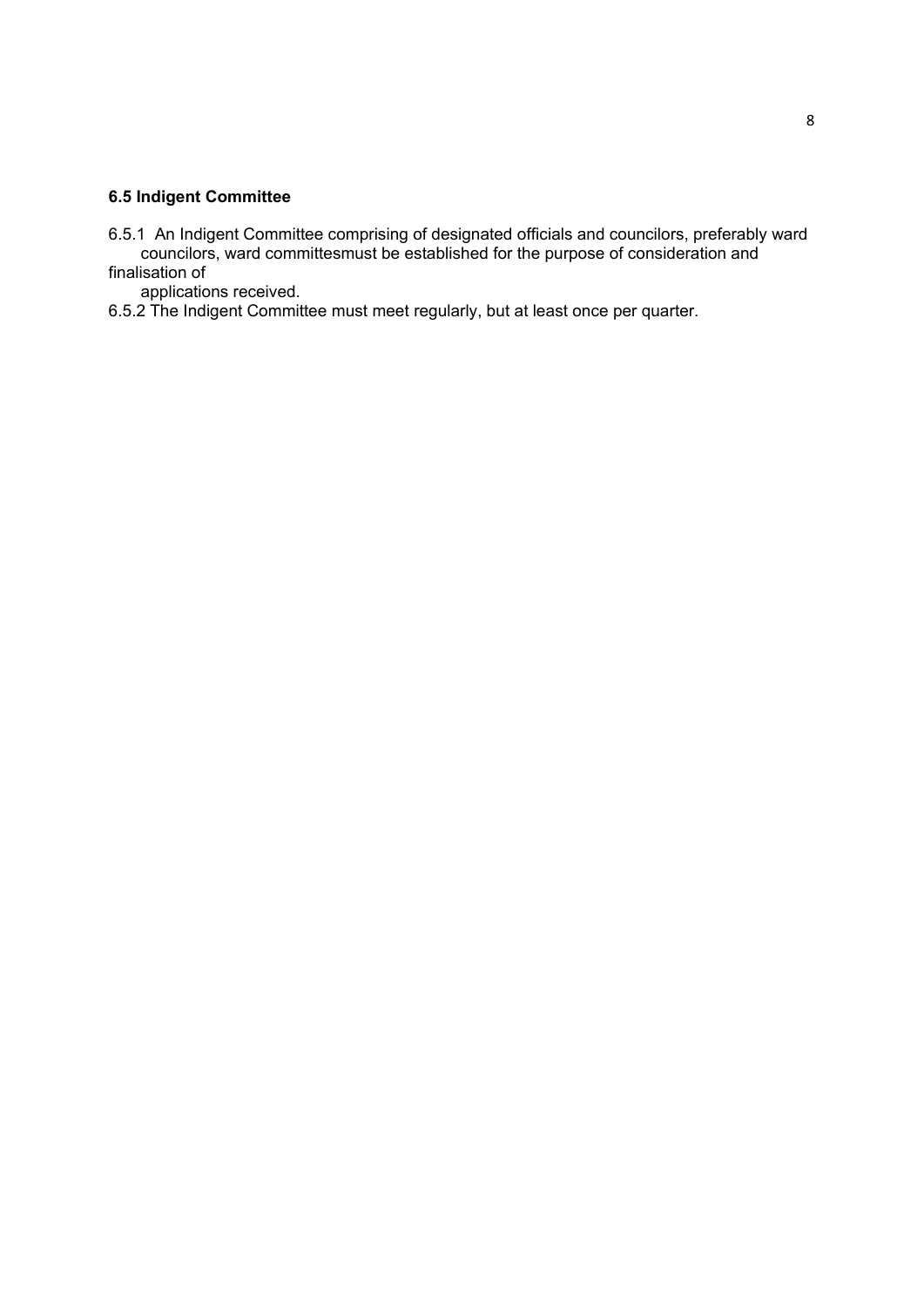6.5.3 The Indigent Committee must consider each recommended application, assess it in terms of the application and any other knowledge or information which members may have in respect of the applicant.

6.5.4 The Indigent Committee must monitor, in conjunction with ward councillors, ward committees and other persons or organisations it may appoint, the implementation of the indigent support programme, subject to the policy directions of the municipality and in consultation with the municipal manager;

## **6.6 Right of appeal**

An applicant who feels aggrieved by a decision taken in respect of his or her application may lodge an appeal with the Chief Financial Officer of the municipality within 10 (ten) days from the date on which the decision was communicated to the applicant.

## **7. EXTENT OF INDIGENT ASSISTANCE AND SUPPORT**

The extent of the monthly indigent support granted to indigent households will be based on budgetary allocations for a particular financial year and the tariffs determined for each financial year. Within the above framework, the following assistance and support will be granted:

## **7.1 Free Basic Water**

Each registered indigent household shall receive water fully subsidised to a maximum of 6 kl per month; provided that where the consumption exceeds 6 kl per month the municipality shall be entitled to restrict water supply to the property. All other households also receive 6kl of water free

#### **7.2 Free Basic Electricity**

Each registered indigent household shall receive electricity fully subsidised to a maximum of 50 kWh per month, If they have a prepaid electricity meter other households can also apply for a 50kwh free if they have a prepaid electricity meter at their homes.

#### **7.3 Refuse removal**

Each registered indigent household shall be fully subsidised for refuse removal as provided for in the annual budget. If income is state pension or less each registered indigent household will receive a 50% rebate if income is 2 state pension or less but exceed 1 state pension.

#### **7.4 Free Basic Sanitation**

Each registered indigent household shall be fully subsidised for sanitation as provided for in the annual budget. If household income is state pension or less each registered indigent household will receive a 50% rebate if household income is 2 state pensions or less, but exceed 1 state pension.

# **7.5 Property Rates**

Each registered indigent household shall be subsidised for property rates as provided for in the indigent subsidy policy .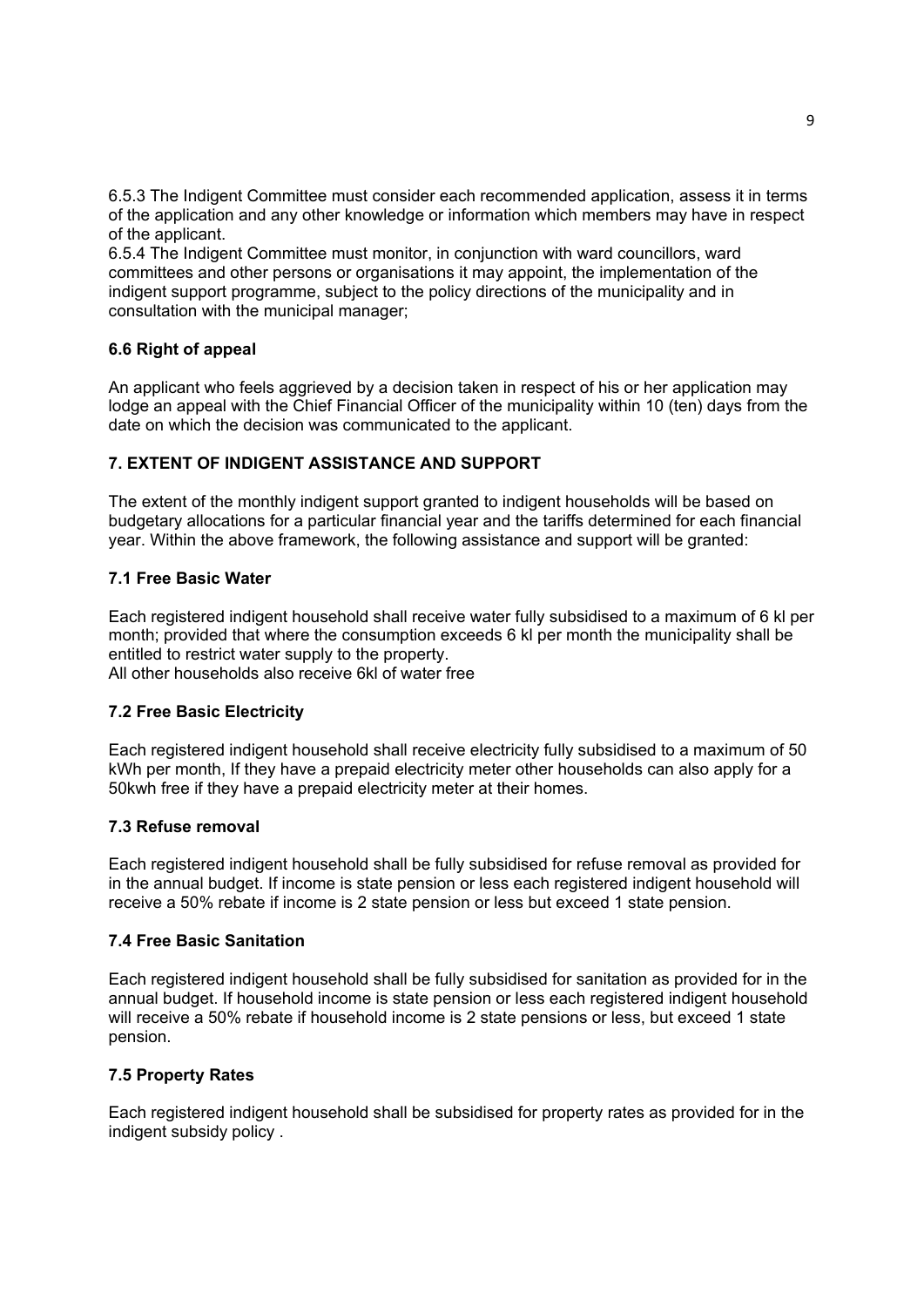For pensioners as it is provided in property rates policy **7.6 Property rates subsidy for pensioners** 

Registered Pensioners who's income is less than R8000 per month and are 60 years and older should receive:

100% rebate on the first R25 000 of the value of their property, as per rates policy And be exempted as per rates policy.

This only applies is the owner has only 1 property. The owner must stay at the property.

#### **7.7 Rental (Dwellings and Sites)**

100% subsidy will be granted in respect of all dwellings or sites belonging to the municipality.

#### **7.8 Short-term assistance**

An indigent person in incidental distress may be assisted for a shorter period not exceeding six months. Incidental distress will mean a person that is:

Temporarily unemployed. (Seasonal worker)

**D** Persons who are hospitalised.

Such persons qualify for assistance only if they are not in receipt of any assistance from any other source.

Indigent people falling within this category will be re-assessed on a three monthly basis.

#### **8. PROCESS MANAGEMENT**

#### **8.1 Validity period**

Validity period of assistance will be for a maximum period of 12 month. Households must reapply at the end of a 12 months period.

#### **8.2 Death of Registered Applicant**

In the event that the approved applicant passes away the heir/s of the property must re-apply for indigent support, provided that the stipulated criteria are met.

#### **8.3 Publication of Register of Indigent Households**

Names of indigent beneficiaries must be open for public perusal and comment. Written objections from the public must be referred to the Programme Officer who will be responsible for investigating the validity of the complaint and referral to the Indigent Committee for appropriate action.

#### **8.4 Excess Usage of Allocation**

If the level of consumption of the indigent household exceeds the consumption level approved by the municipality, the household will be obliged to pay for the excess consumption on a monthly basis. Such accounts will be subject to the municipality's credit control and debt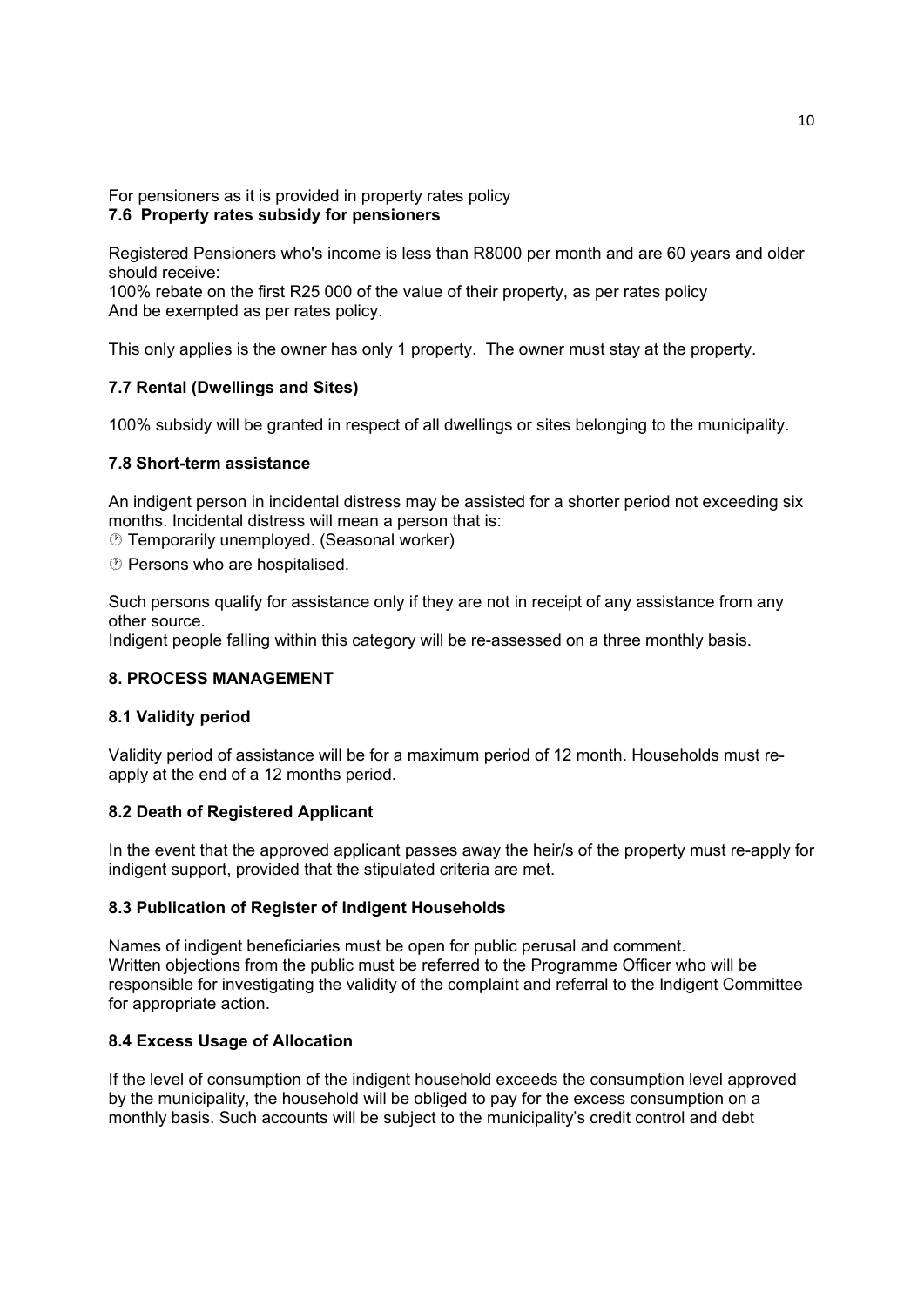collection measures.

## **8.5 Termination of Indigent Support**

Indigent Support will be terminated under the following circumstances:

8.5.1 Death of account-holder.

8.5.2 End of the 12 months cycle, except in the case of pensioners and child-headed households.

8.5.3 Upon sale of the property. 9

8.5.4 When circumstances in the indigent household have improved in terms of a gross income exceeding two times the government pension grant.

8.5.5 If the applicant is found to have lied about his/her personal circumstances or has furnished false information regarding indigent status, in which case the following will apply:

8.5.5.1 All arrears will become payable immediately;

8.5.5.2 Stringent credit control measures will apply; and

8.5.5.3 The applicant will not be eligible to apply for indigent support for a period of 2 years.

#### **8.6 Audit and review**

The municipality will conduct an audit of the indigent register on a quarterly basis with regard to the information furnished by applicants and possible changes in status, the usage of allocations and debt collection measures applied.

#### **8.7 Exit Programme**

Members of households registered as indigent should be prepared to participate in exit programmes coordinated by the municipality in collaboration with other government departments and the private sector.

As part of its broader poverty reduction programme the municipality undertakes to provide for the participation and accommodation of indigent persons in its local economic development (LED) initiatives and in the implementation of integrated development programmes where possible.

### **9. MONITORING AND REPORTING**

10.1 The Chief Financial Officer shall report monthly to the Municipal Manager in a suitable format to enable the Municipal Manager to report to Council and other interested parties. Such report shall reflect on:

10.1.1 Number of indigent households applied;

10.1.2 Amount of subsidy allocated per service category;

10.1.3 Amount of debt accumulating and debt recovery information (number of customers;